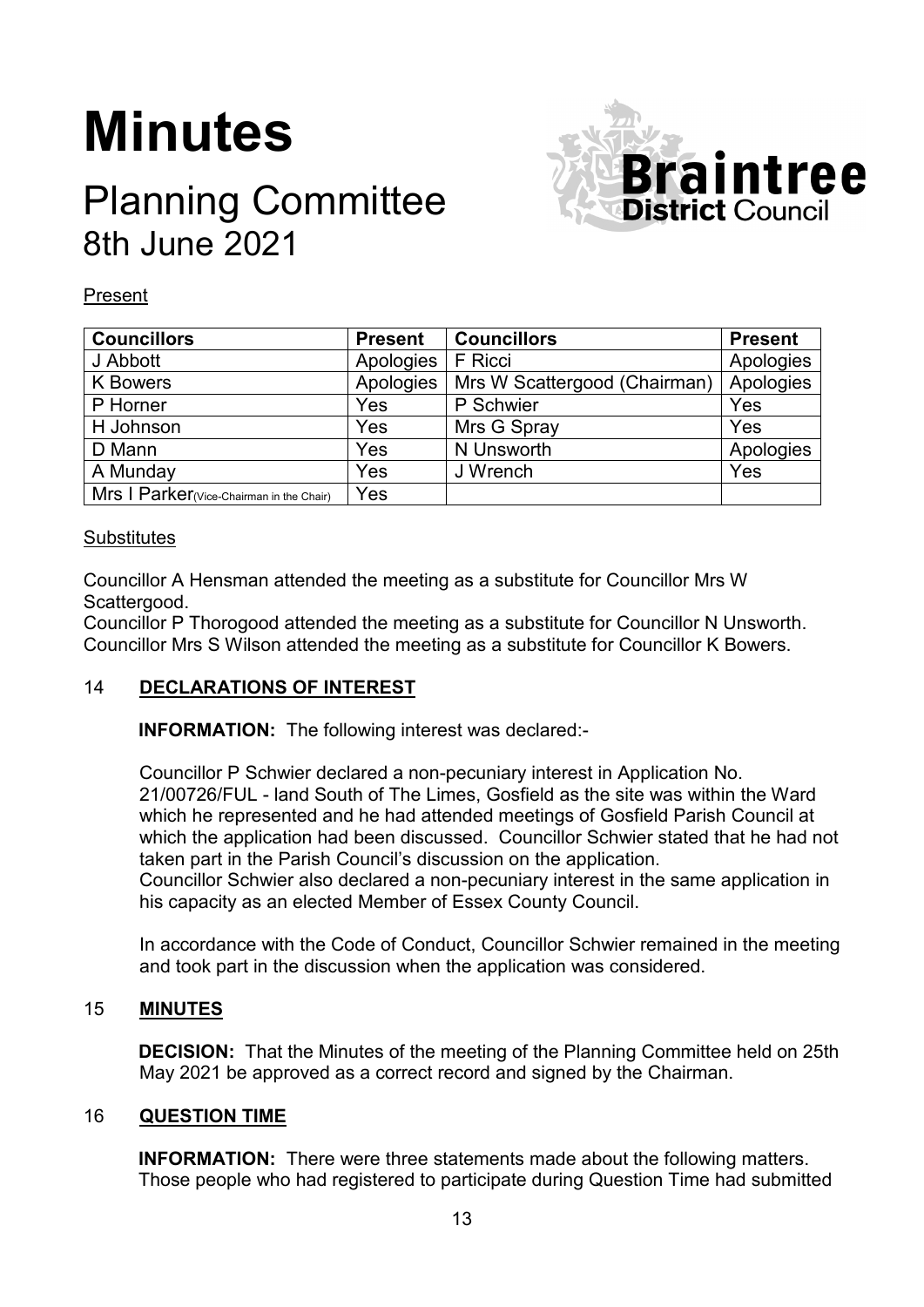written statements in advance of the meeting and these were read to the Committee by the Council's Governance and Member Services Officer immediately prior to the consideration of the applications.

Application No. 21/00726/FUL - land South of The Limes, Gosfield Application. No. 21/00924/VAR - Former Broomhills Industrial Estate, Pods Brook Road, Braintree

Principally, these Minutes record decisions taken only and, where appropriate, the reasons for the decisions.

#### 17 **SECTION 106 AGREEMENTS**

| Plan No.                    | Location | Applicant(s)           | <b>Proposed Development</b>                                                                                                             |
|-----------------------------|----------|------------------------|-----------------------------------------------------------------------------------------------------------------------------------------|
| *21/00726/FUL<br>(APPROVED) | Gosfield | <b>Chelsteen Homes</b> | Erection of 19 dwellings with<br>associated access, parking,<br>garaging, landscaping and<br>amenity space, land South<br>of The Limes. |

**DECISION:** That, subject to the applicant entering into a suitable legal agreement pursuant to Section 106 of the Town and County Planning Act 1990 (as amended) to cover the following Heads of Term:

**Affordable Housing:** 7 units comprising tenure of 4 x Affordable Rent and 3 x Shared Ownership.

**Open Space:** A financial contribution in accordance with the Open Spaces Action Plan for £35,933.98 towards the provision of a new skate ramp at the Recreation Ground, Church Road, Gosfield, Essex.

**Amenity Areas:** A Management Company to be appointed for the maintenance of the proposed public open space and ecology land.

the Planning Development Manager be authorised to grant planning permission for the above development in accordance with the approved plans and the conditions and reasons set out in the report, as amended below. Alternatively, in the event that a suitable planning obligation is not agreed within three calendar months of the Planning Committee's decision, the Planning Development Manager be authorised to refuse planning permission. Details of this planning application are contained in the Register of Planning Applications.

The Committee approved this application, subject to the amendment of Condition Nos.13 and 14, the deletion of Condition No. 22 (duplicate) and to an additional Condition as follows:-

#### Amended Conditions

13. Prior to the commencement of the development hereby approved, a Biodiversity Enhancement Strategy for Protected and Priority species shall be submitted to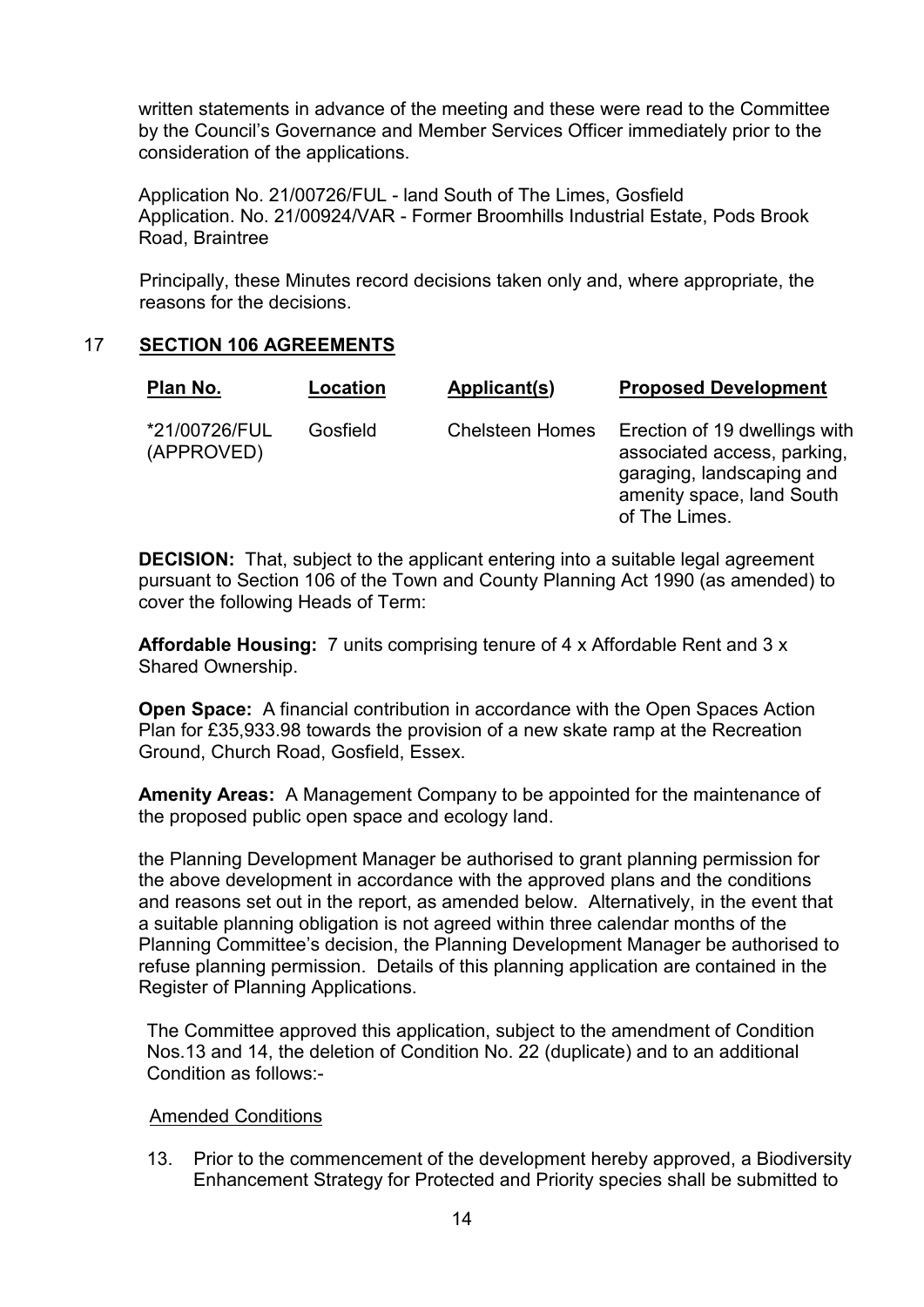and approved in writing by the Local Planning Authority.

The content of the Biodiversity Enhancement Strategy shall include the following:

a) Purpose and conservation objectives for the proposed enhancement measures;

b) detailed designs to achieve stated objectives;

c) locations of proposed enhancement measures by appropriate maps and plans;

d) persons responsible for implementing the enhancement measures;

e) details of initial aftercare and long-term maintenance (where relevant).

The works shall be implemented in accordance with the approved details and shall be retained in that manner thereafter.

14. Prior to the commencement of the development hereby approved, a Landscape and Ecological Management Plan (LEMP) shall be submitted to and be approved in writing by the Local Planning Authority.

The content of the LEMP shall include the following:

a) Description and evaluation of features to be managed.

b) Ecological trends and constraints on site that might influence management.

- c) Aims and objectives of management.
- d) Appropriate management options for achieving aims and objectives.
- e) Prescriptions for management actions.

f) Preparation of a work schedule (including an annual work plan capable of being rolled forward over a five-year period).

g) Details of the body or organisation responsible for implementation of the plan. h) Ongoing monitoring and remedial measures.

The LEMP shall also include details of the legal and funding mechanism(s) by which the long-term implementation of the plan will be secured by the developer with the management body(ies) responsible for its delivery. The plan shall also set out (where the results from monitoring show that conservation aims and objectives of the LEMP are not being met) how contingencies and/or remedial action will be identified, agreed and implemented so that the development still delivers the fully functioning biodiversity objectives of the originally approved scheme. The approved plan will be implemented in accordance with the approved details.

Deleted Condition (Duplicate of Condition No. 6)

22. No development shall take place, including any ground works or demolition, until a Construction Management Plan has been submitted to and approved in writing by the Local Planning Authority. The approved Plan shall be adhered to throughout the construction period and include, but not be limited to details of the vehicle/wheel cleaning facilities within the site and adjacent to the egress onto the highway.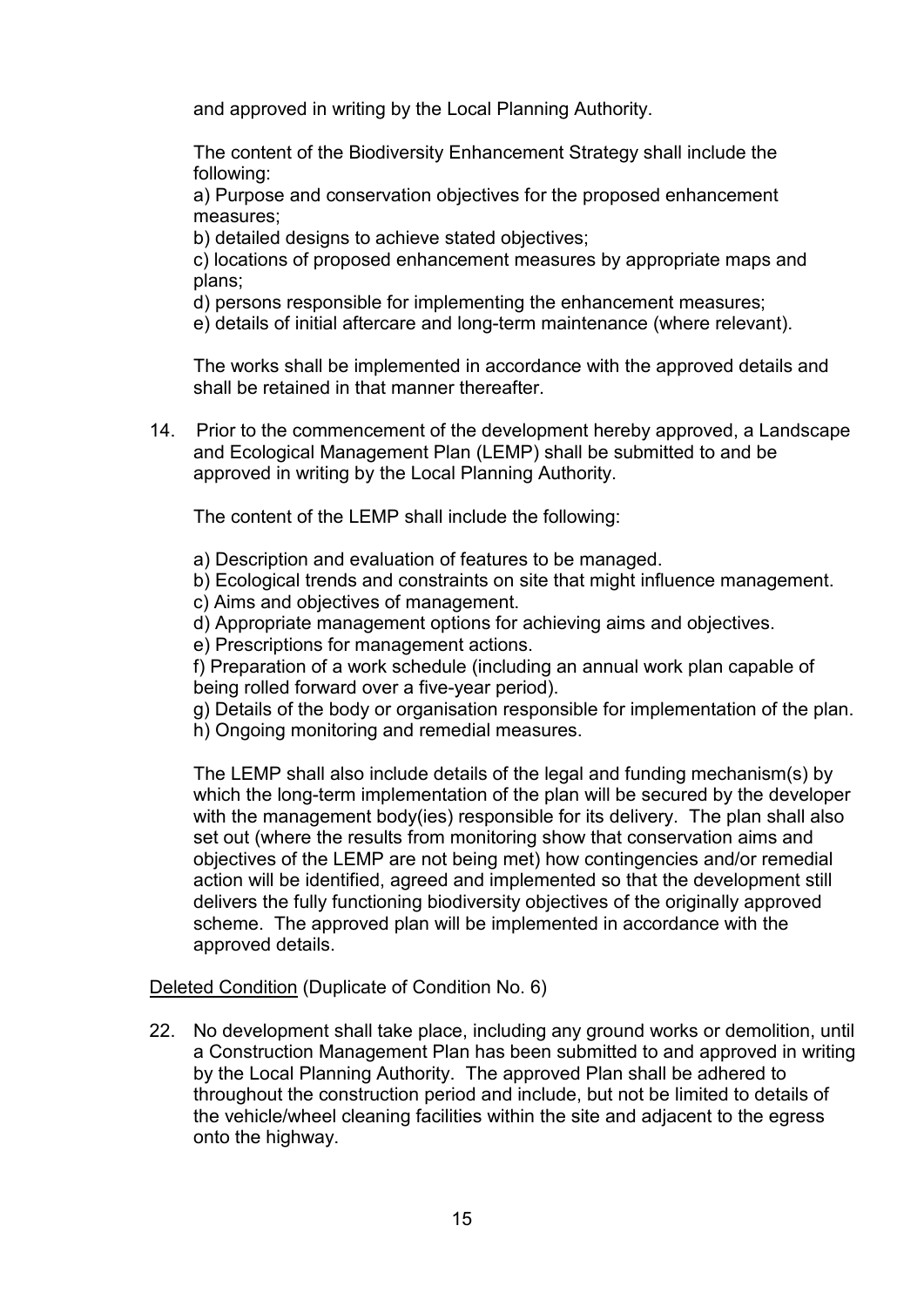Additional Condition (re-numbered as Condition No. 26)

26. Prior to the commencement of the development hereby approved, an Arboricultural Method Statement shall be submitted to and approved in writing by the Local Planning Authority. Once approved the arboricultural works shall be carried out in accordance with the method statement.

| <u>Plan No.</u>             | Location         | <b>Applicant(s)</b>          | <b>Proposed Development</b>                                                                                                                                                                                                                                                                                                                                                                                                                                                                                                                                                                                                                                                           |
|-----------------------------|------------------|------------------------------|---------------------------------------------------------------------------------------------------------------------------------------------------------------------------------------------------------------------------------------------------------------------------------------------------------------------------------------------------------------------------------------------------------------------------------------------------------------------------------------------------------------------------------------------------------------------------------------------------------------------------------------------------------------------------------------|
| *21/00924/VAR<br>(APPROVED) | <b>Braintree</b> | <b>Croudace Homes</b><br>Ltd | Variation of Condition 2<br>(Approved Plans), Condition<br>4 (Boundary Treatment),<br>and Condition 27 (Access<br>Arrangement) of permission<br>18/02015/FUL granted<br>06.11.2020 for:<br>Redevelopment of the site<br>for 81 residential dwellings,<br>comprising 59 houses and<br>22 flats with associated<br>informal open space,<br>landscaping, apartment<br>amenity space, car parking<br>and other infrastructure.<br>Variation would allow for:<br>Revised house designs for<br>Plots 5 to 42 and Plots 61 to<br>81, including associated<br>garages and carports, and<br>revised boundary treatment<br>details, former Broomhills<br>Industrial Estate, Pods<br>Brook Road. |

**DECISION:** That, subject to the applicant entering into a deed of variation to ensure that the Section 106 Agreement obligations and commitments secured under planning permission 18/02015/FUL are transferred to the varied consent and to the following additional Head of Term:

**HRA/RAMS:** Financial contribution of £10,171.98 (index linked) towards off-site visitor management measures at the Blackwater Estuary Special Protection Area (SPA) and Ramsar.

the Planning Development Manager be authorised to grant planning permission for the above development in accordance with the approved plans and the conditions and reasons set out in the report, as amended below. Alternatively, in the event that a suitable planning obligation is not agreed within three calendar months of the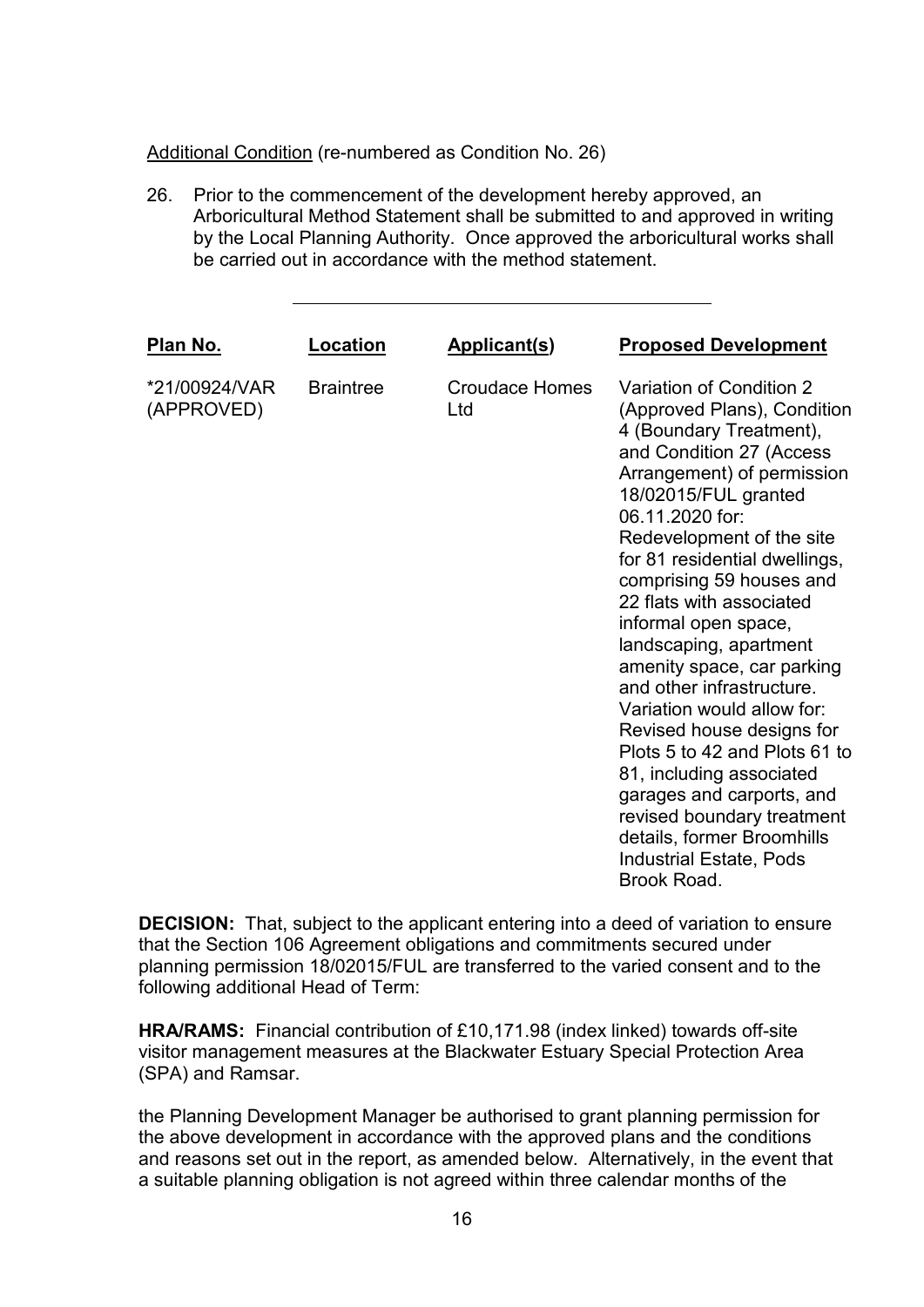Planning Committee's decision, the Planning Development Manager be authorised to refuse planning permission. Details of this planning application are contained in the Register of Planning Applications.

The Committee approved this application, subject to two additional Conditions as follows:-

#### Additional Conditions

- 31. No piling or ground compaction shall be undertaken on the site unless and until a management plan has been submitted to and approved in writing by the Local Planning Authority which outlines the noise and vibration mitigation measures to be implemented in association with those activities. The approved management plan shall be implemented in full accordance with the approved details and strictly adhered to throughout the entirety of the demolition and construction phases of the development.
- 32. Development shall not be commenced until an Arboricultural Method Statement (AMS) has been submitted to and approved in writing by the Local Planning Authority. The AMS will include a Detailed Tree Protection Plan (DTPP) indicating retained trees, trees to be removed, the precise location and design of protective barriers and ground protection, service routing and specifications, areas designated for structural landscaping to be protected and suitable space for access, site storage and other construction related facilities. The AMS and DTPP shall include details of the appointment of a suitably qualified Project Arboricultural Consultant who will be responsible for monitoring the implementation of the approved DTPP, along with details of how they propose to monitor the site (frequency of visits; key works which will need to be monitored, etc.) and how they will record their monitoring and supervision of the site.

The development shall be carried out in accordance with the approved details. Following each site inspection during the construction period the Project Arboricultural Consultant shall submit a short report to the Local Planning Authority.

The approved means of protection shall be installed prior to the commencement of any building, engineering works, or other activities on the site and shall remain in place until after the completion of the development to the complete satisfaction of the Local Planning Authority.

The Local Planning Authority shall be notified in writing at least 5 working days prior to the commencement of development on site.

PLEASE NOTE: The full list of standard conditions and reasons can be viewed at the office of the Planning Development Manager, Council Offices, Causeway House, Bocking End, Braintree, Essex CM7 9HB.

(Where applications are marked with an \* this denotes that representations were received and considered by the Committee).